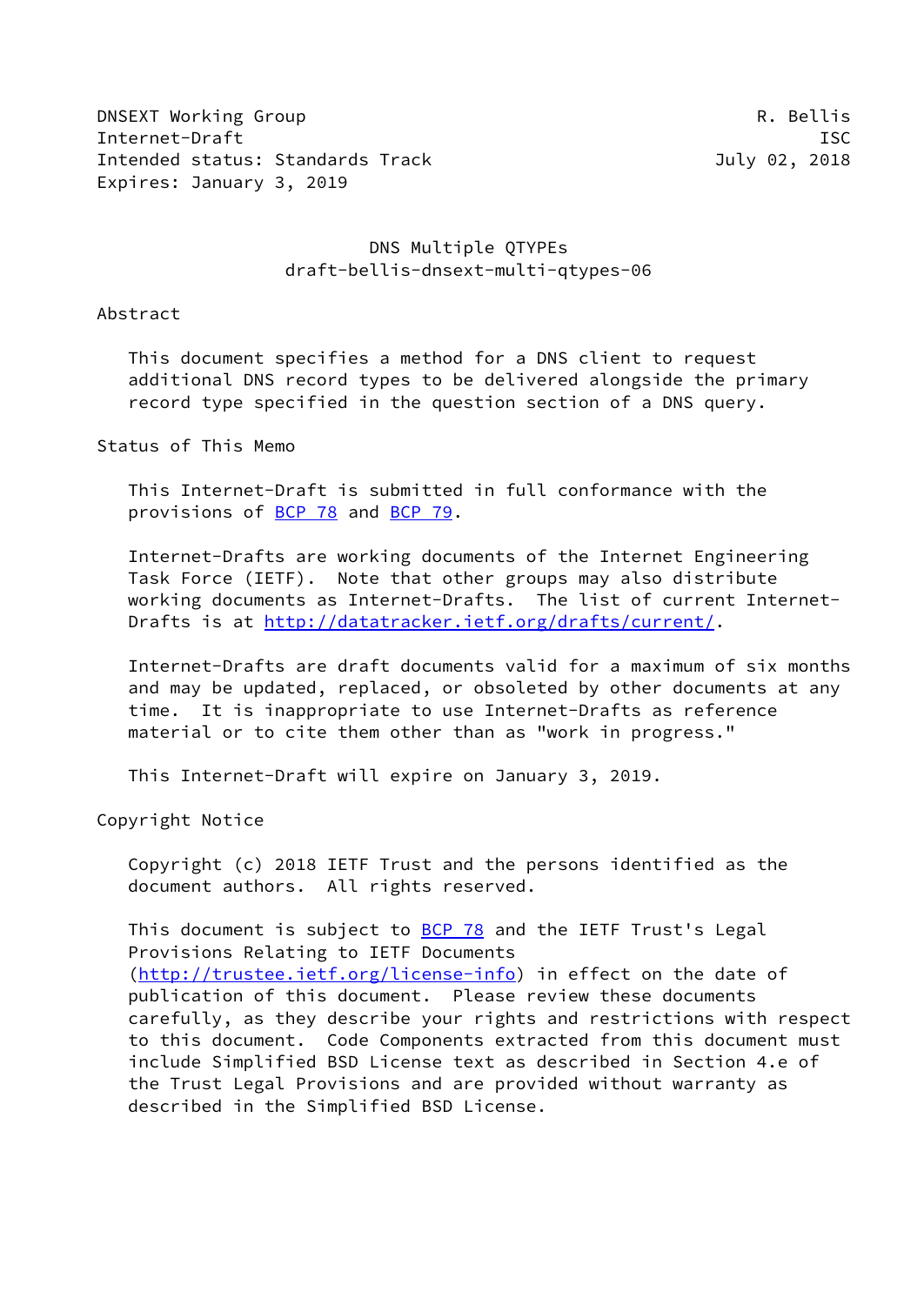<span id="page-1-1"></span>Internet-Draft DNS Multiple QTYPEs July 2018

#### Table of Contents

|    |                                                    | $\overline{2}$          |
|----|----------------------------------------------------|-------------------------|
| 2. | Terminology used in this document<br>$\frac{3}{2}$ |                         |
|    |                                                    | $\overline{\mathbf{3}}$ |
|    | $3.1$ . Multiple QTYPE EDNS Option Format          | $\overline{3}$          |
|    |                                                    | $\frac{4}{3}$           |
|    | 3.2.1. Server Side Processing                      | $\frac{4}{3}$           |
|    | $\overline{5}$                                     |                         |
|    |                                                    | $\overline{5}$          |
| 4. | $\frac{5}{2}$                                      |                         |
| 5. |                                                    | $\overline{5}$          |
| 6. | 6                                                  |                         |
|    | 6                                                  |                         |
|    | 6                                                  |                         |

#### <span id="page-1-0"></span>[1](#page-1-0). Introduction

A commonly requested DNS [\[RFC1035](https://datatracker.ietf.org/doc/pdf/rfc1035)] feature is the ability to receive multiple related resource records (RRs) in a single DNS response.

 For example, it may be desirable to receive both the A and AAAA records for a domain name together, rather than having to issue multiple queries.

 The DNS wire protocol in theory supports having multiple questions in a single packet, but in practise this does not work:

- o Each question consists of the tuple (QNAME, QTYPE, QCLASS). Since each question has its own QNAME field it would be possible for one name to exist and another to not exist, resulting in an inconsistent response code.
- o The idea that only a single question is allowed is sufficiently entrenched that many DNS servers will simply return an error (or fail to response at all) if they receive a query with a question count (QDCOUNT) of more than one.

 To resolve both of these issues, this document constraints the problem to those cases where only the QTYPE varies by specifying a new option for the Extension Mechanisms for DNS (EDNS [[RFC6891](https://datatracker.ietf.org/doc/pdf/rfc6891)]) that contains an additional list of QTYPE values that the client wishes to receive in addition to that in the primary question.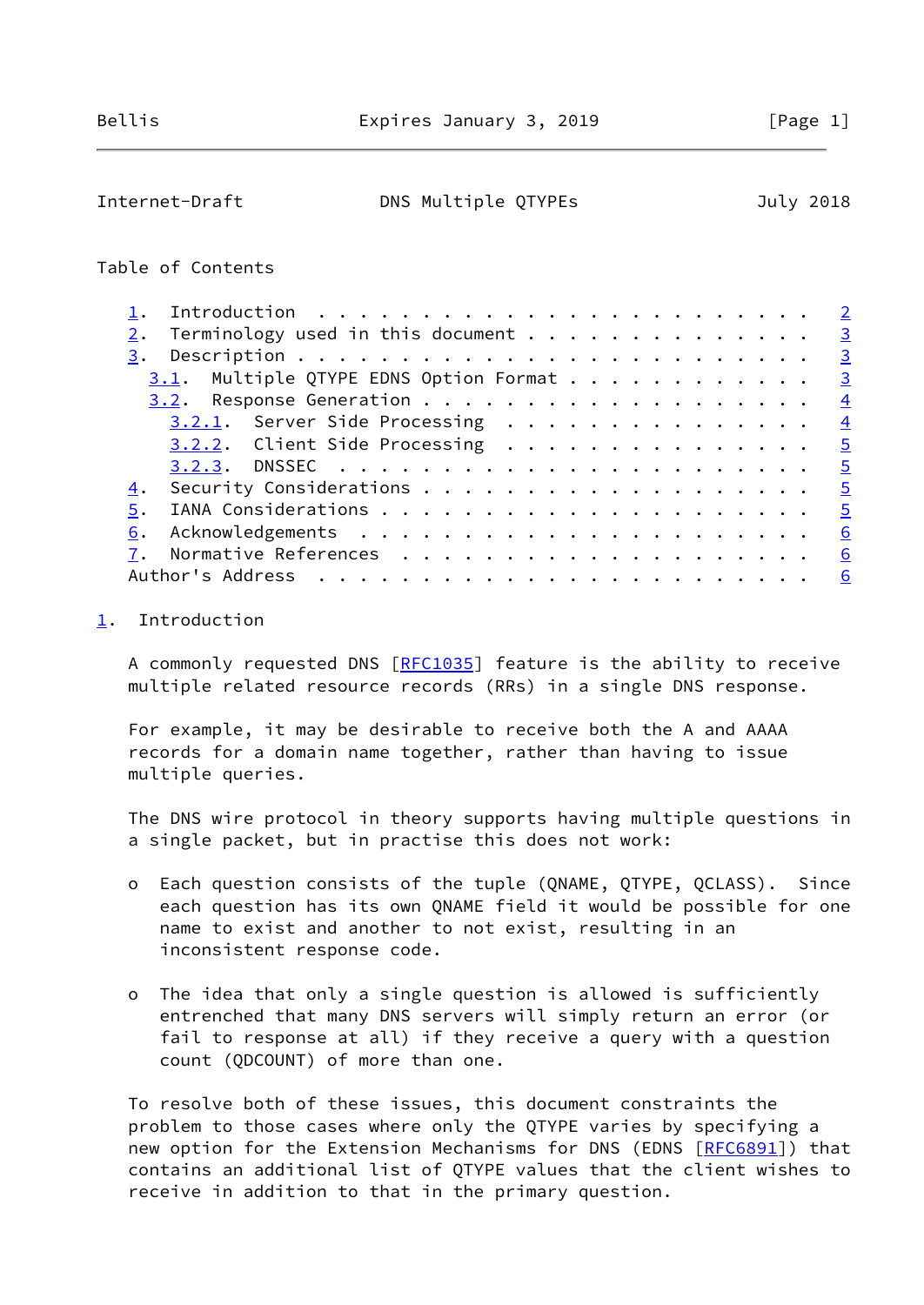TODO: why not "ANY" ?

Bellis **Expires January 3, 2019** [Page 2]

<span id="page-2-1"></span>Internet-Draft DNS Multiple QTYPEs July 2018

<span id="page-2-0"></span>[2](#page-2-0). Terminology used in this document

 The key words "MUST", "MUST NOT", "REQUIRED", "SHALL", "SHALL NOT", "SHOULD", "SHOULD NOT", "RECOMMENDED", "NOT RECOMMENDED", "MAY", and "OPTIONAL" in this document are to be interpreted as described in [BCP](https://datatracker.ietf.org/doc/pdf/bcp14) [14](https://datatracker.ietf.org/doc/pdf/bcp14) [[RFC2119\]](https://datatracker.ietf.org/doc/pdf/rfc2119) [\[RFC8174](https://datatracker.ietf.org/doc/pdf/rfc8174)] when, and only when, they appear in all capitals, as shown here.

### <span id="page-2-2"></span>[3](#page-2-2). Description

<span id="page-2-3"></span>[3.1](#page-2-3). Multiple QTYPE EDNS Option Format

 The overall format of an EDNS option is shown for reference below, per [\[RFC6891](https://datatracker.ietf.org/doc/pdf/rfc6891)], followed by the option specific data:

| 0:  | +---+---+---+---+---+---+---+---+---+---+---+---+---+---+---+---+---<br>OPTION-CODE |  |
|-----|-------------------------------------------------------------------------------------|--|
| 2:  | +---+---+---+---+---+---+---+---+---+---+---+---+---+---+---+---+<br>OPTION-LENGTH  |  |
| 4 : | +----+---+---+---+---+---+---+---+---+---+---+---+---+---+---+---+-<br>OPTION-DATA  |  |
|     | ---+---+---+---+---+---+---+---+---+---+---+                                        |  |

OPTION-CODE: TBD by IANA

OPTION-LENGTH: Size (in octets) of OPTION-DATA.

OPTION-DATA: Option specific, as below:

| $+0$ (MSB) |     |                                                                                                     |  | $+1$ (LSB) |           |  |
|------------|-----|-----------------------------------------------------------------------------------------------------|--|------------|-----------|--|
|            |     | +---+---+---+---+---+---+---+---+---+---+---+---+---+---+---+---+---<br>0:  QTD  reserved   QTCOUNT |  |            | QT1 (MSB) |  |
|            | 2:1 | +---+---+---+---+---+---+---+---+---+---+---+---+---+---+---+---+---+<br>QT1 (LSB)                  |  |            | $\cdots$  |  |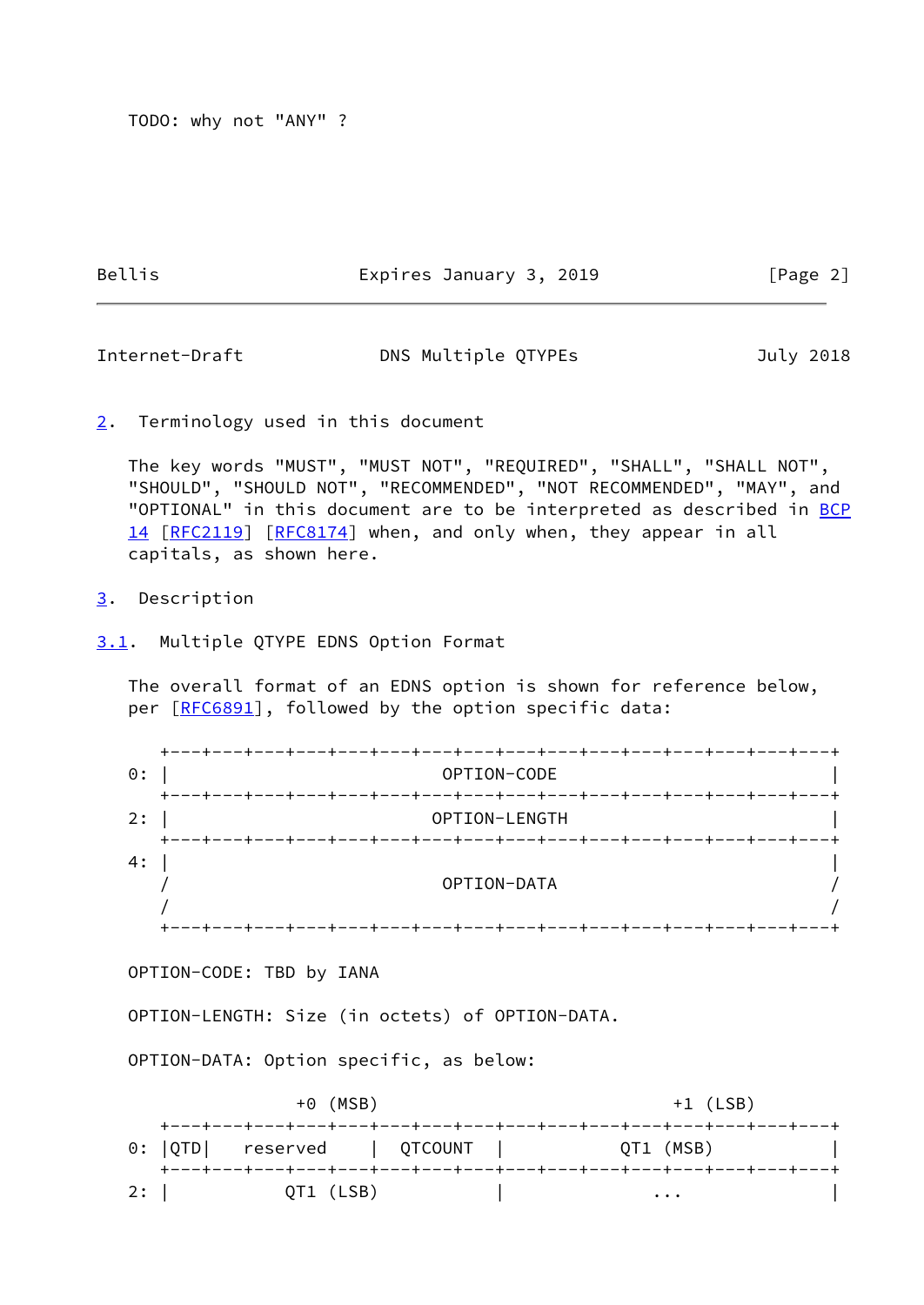

 QTD: this bit indicates the direction of the packet. It MUST be clear (0) in a query and set (1) in a response.

QTCOUNT: a 3 bit field with range  $0 \ldots 7$  specifying the number of QT fields to follow. NB: Whilst the QTCOUNT could in theory be

Bellis **Expires January 3, 2019** [Page 3]

<span id="page-3-1"></span>Internet-Draft **DNS Multiple QTYPEs** July 2018

 calculated based on the OPTION-LENGTH field, having it explicitly specified ensures a sensible constraint its value.

 QTn: a 2 byte field (MSB first) specifying a DNS RR type. The RR type MUST be for a real resource record, and MUST NOT refer to a pseudo RR type such as "OPT", "IXFR", "TSIG", "\*", etc.

- <span id="page-3-0"></span>[3.2](#page-3-0). Response Generation
- <span id="page-3-2"></span>[3.2.1](#page-3-2). Server Side Processing

 A conforming server that receives a Multiple QTYPE Option in a query MUST return a Multiple QTYPE Option in its response.

 The QTD bit in that response MUST be set (1) as protection against servers which simply echo unknown EDNS options verbatim. If the QTD bit in a response is zero the client MUST treat the response as if this option is unsupported.

 The server SHOULD attempt to return any resource records known to it that match the additional (QNAME, QTn, QCLASS) tuples. These records MUST be returned in the Answer Section of the response, but the answer for the primary QTYPE from the Question Section MUST be included first.

 For any particular QTn in the query, if the server provides additional answers, or has knowledge that the RR type type does not exist for that QNAME (a "negative answer"), it must include that QTn value in the Multiple QTYPE Option of its response.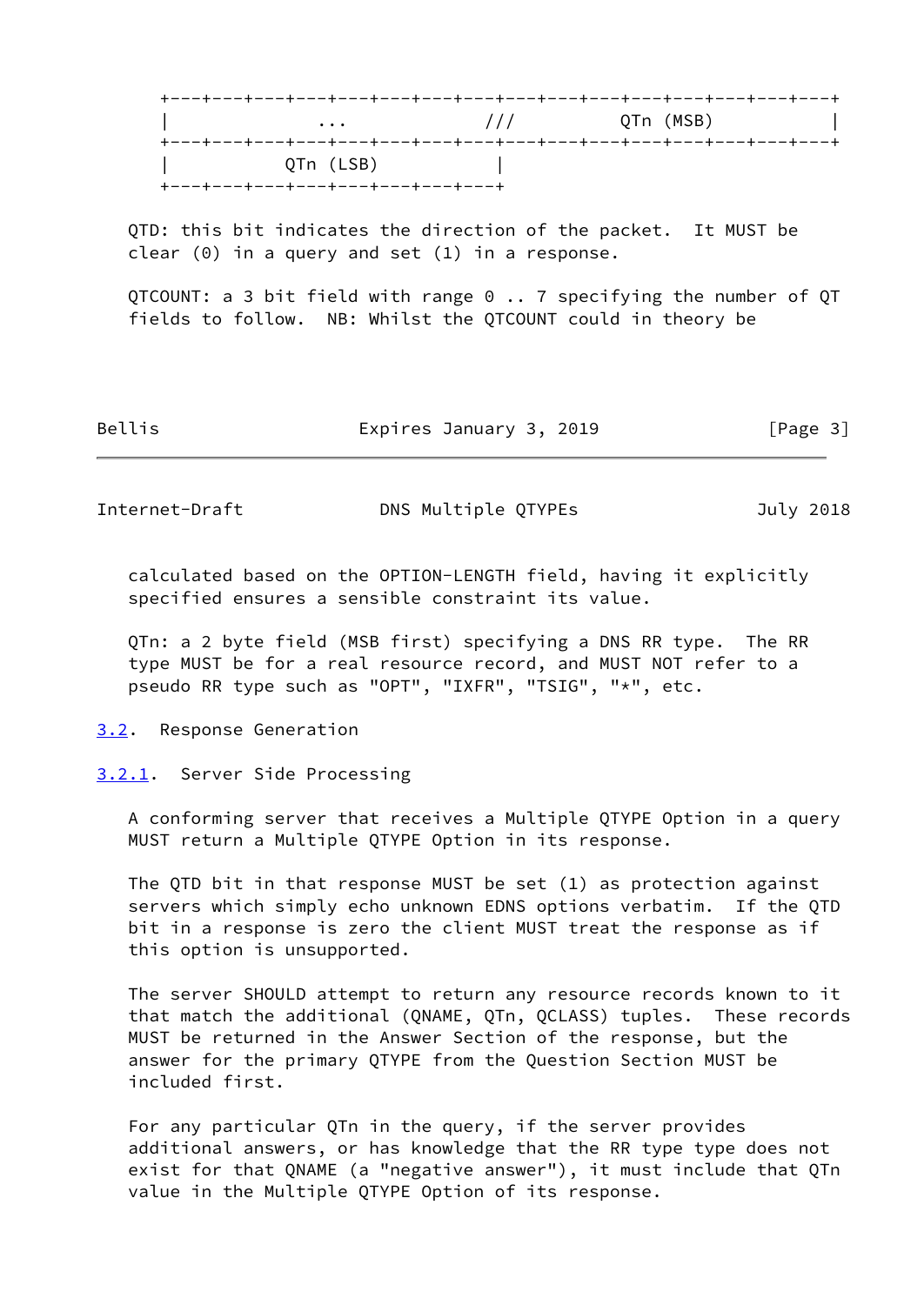A negative answer is therefore indicated by the combination of the presence of a QTn value in the Multiple QTYPE Option and the absence of a matching record in the Answer Section. This is necessary (in the absence of DNSSEC) to differentiate between absence of the record from the zone and absence of the record from the response.

 A server that is authoritative for the specified QNAME on receipt of a Multiple QTYPE Option MUST attempt to return all specified RR types except where that would result in truncation in which case it may omit some (or all) of the records for the additional RR types. Those RR types MUST then also be omitted from the Multiple QTYPE Option in the response.

 A caching recursive server receiving a Multiple QTYPE Option SHOULD attempt to fill its positive and negative caches with all of the specified RR types before returning its response to the client.

Bellis **Expires January 3, 2019** [Page 4]

<span id="page-4-1"></span>Internet-Draft DNS Multiple QTYPEs July 2018

 TODO: is there a case for mandatory answers, i.e. the client saying I \_really\_ want all these?

<span id="page-4-0"></span>[3.2.2](#page-4-0). Client Side Processing

 Recursive resolvers MAY use this method to obtain multiple records from an authoritative server. For the purposes of Section [5.4.1 of](https://datatracker.ietf.org/doc/pdf/rfc2181#section-5.4.1) [RFC2181] any authoritative answers received MUST be ranked the same as the answer for the primary question.

<span id="page-4-2"></span>[3.2.3](#page-4-2). DNSSEC

 If the DNS client sets the "DNSSEC OK" (DO) bit in the query then the server MUST also return the related DNSSEC records that would have been returned in a standalone query for the same QTYPE.

 A negative answer from a signed zone MUST contain the appropriate authenticated denial of existence records, per [\[RFC4034](https://datatracker.ietf.org/doc/pdf/rfc4034)] and  $[REC5155]$ .

 In a signed zone there is a theoretical risk of valid signatures for one RR type and invalid signatures for another. This is the only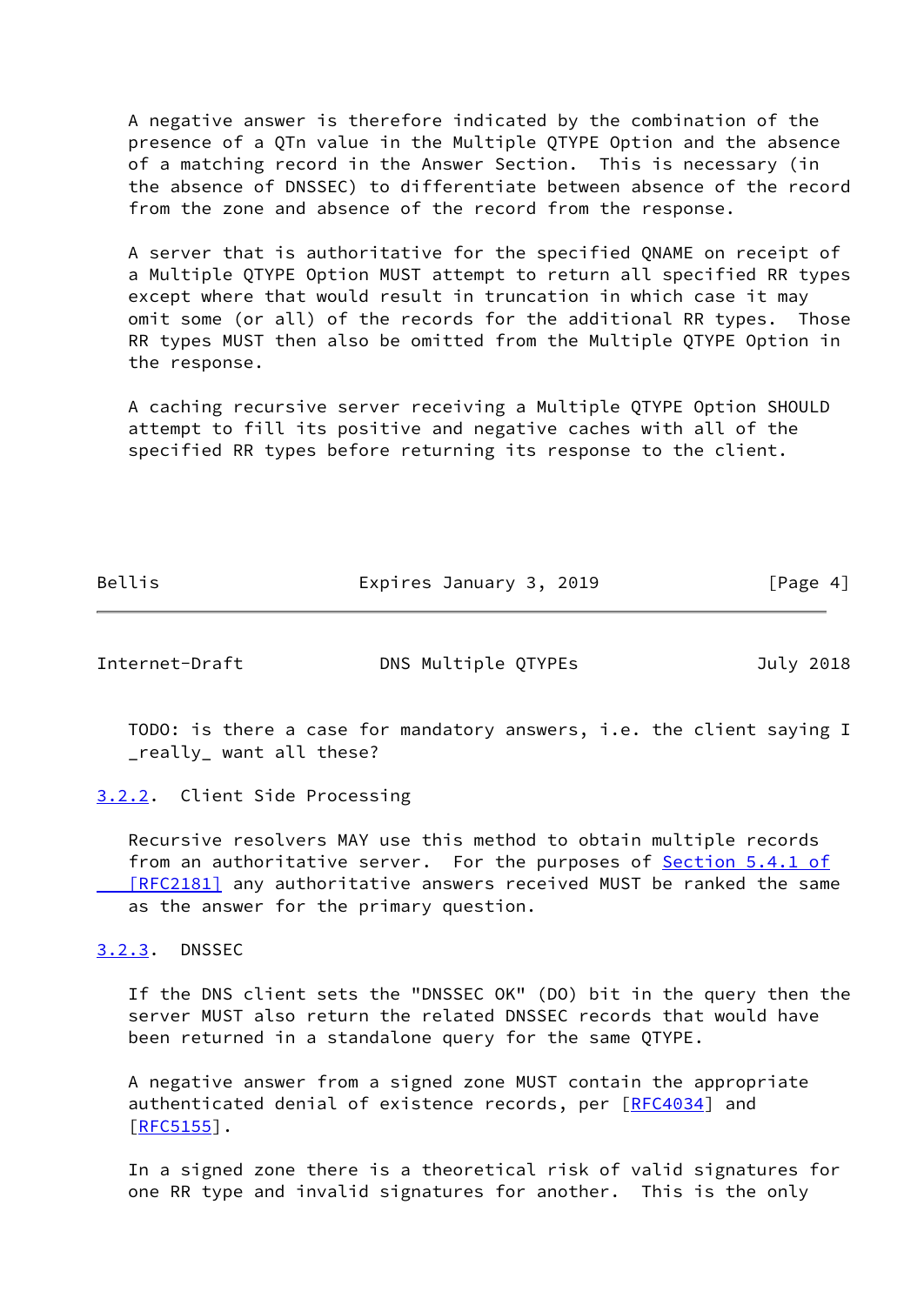case known to the author where the response code for any particular QNAME may be inconsistent across different RR types.

 Should a validating resolver produce NOERROR for some RR types and SERVFAIL for others it MUST omit the RR types that failed to validate from its response and from the QTn fields on the Multiple QTYPE option. The client MAY then initiate standalone queries for those RR types.

<span id="page-5-0"></span>[4](#page-5-0). Security Considerations

 The method documented here does not change any of the security properties of the DNS protocol itself.

 It should however be noted that this method does increase the potential amplification factor when the DNS protocol is used as a vector for a denial of service attack.

<span id="page-5-1"></span>[5](#page-5-1). IANA Considerations

 IANA is requested to assign a new value in the DNS EDNS0 Option Codes registry.

| Bellis | Expires January 3, 2019 | [Page 5] |
|--------|-------------------------|----------|
|        |                         |          |

<span id="page-5-3"></span>

| Internet-Draft | DNS Multiple QTYPEs | July 2018 |
|----------------|---------------------|-----------|
|                |                     |           |

## <span id="page-5-2"></span>[6](#page-5-2). Acknowledgements

 The author wishes to thank the following for their feedback and reviews during the initial development of this document: Michael Graff, Olafur Gudmundsson, Matthijs Mekking, Paul Vixie.

- <span id="page-5-4"></span>[7](#page-5-4). Normative References
	- [RFC1035] Mockapetris, P., "Domain names implementation and specification", STD 13, [RFC 1035,](https://datatracker.ietf.org/doc/pdf/rfc1035) DOI 10.17487/RFC1035, November 1987, <<https://www.rfc-editor.org/info/rfc1035>>.
	- [RFC2119] Bradner, S., "Key words for use in RFCs to Indicate Requirement Levels", [BCP 14](https://datatracker.ietf.org/doc/pdf/bcp14), [RFC 2119](https://datatracker.ietf.org/doc/pdf/rfc2119), DOI 10.17487/ [RFC2119](https://datatracker.ietf.org/doc/pdf/rfc2119), March 1997, [<https://www.rfc-editor.org/info/](https://www.rfc-editor.org/info/rfc2119)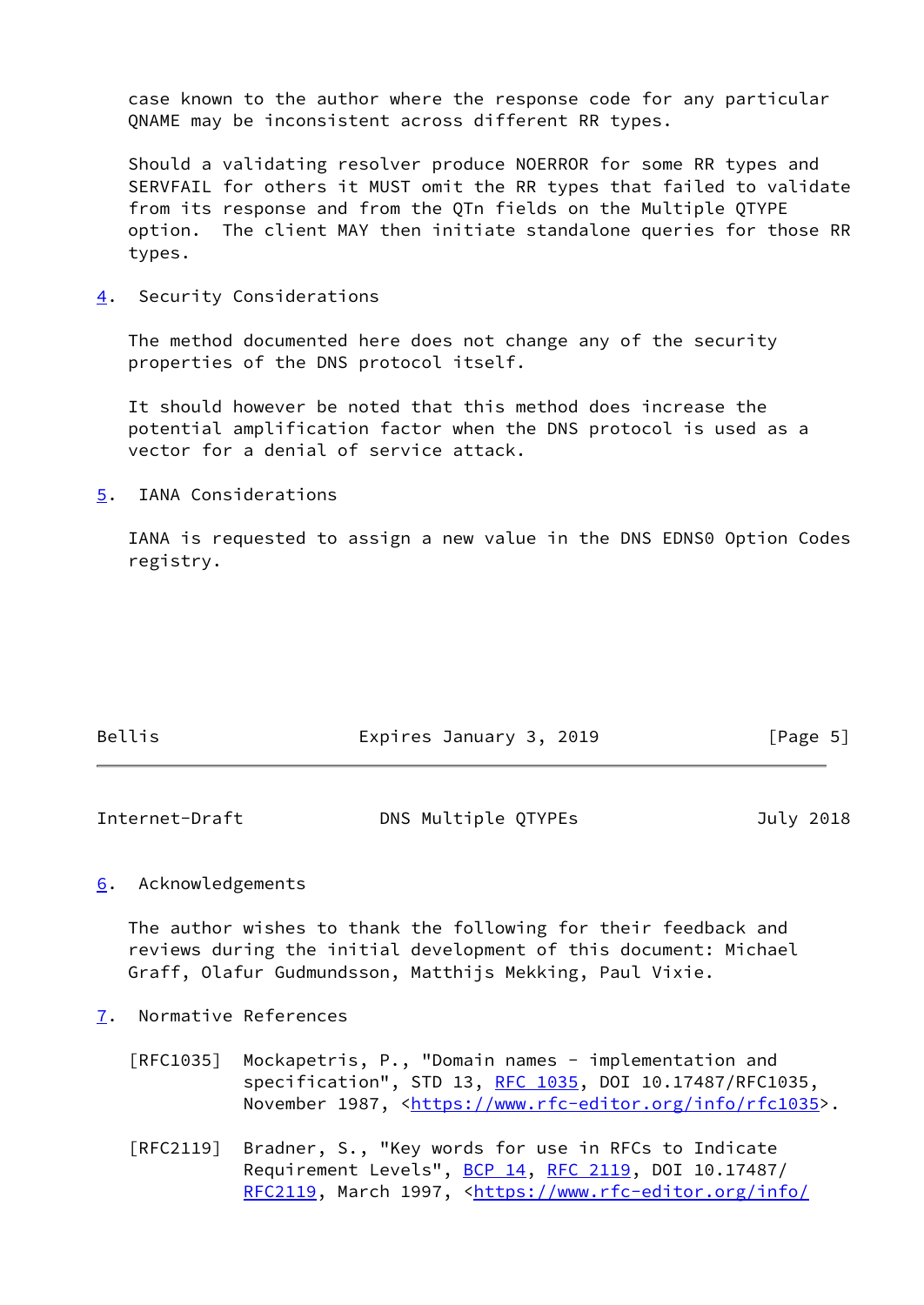[rfc2119](https://www.rfc-editor.org/info/rfc2119)>.

- [RFC2181] Elz, R. and R. Bush, "Clarifications to the DNS Specification", [RFC 2181,](https://datatracker.ietf.org/doc/pdf/rfc2181) DOI 10.17487/RFC2181, July 1997, <[https://www.rfc-editor.org/info/rfc2181>](https://www.rfc-editor.org/info/rfc2181).
- [RFC4034] Arends, R., Austein, R., Larson, M., Massey, D., and S. Rose, "Resource Records for the DNS Security Extensions", [RFC 4034,](https://datatracker.ietf.org/doc/pdf/rfc4034) DOI 10.17487/RFC4034, March 2005, <[https://www.rfc-editor.org/info/rfc4034>](https://www.rfc-editor.org/info/rfc4034).
- [RFC5155] Laurie, B., Sisson, G., Arends, R., and D. Blacka, "DNS Security (DNSSEC) Hashed Authenticated Denial of Existence", [RFC 5155,](https://datatracker.ietf.org/doc/pdf/rfc5155) DOI 10.17487/RFC5155, March 2008, <[https://www.rfc-editor.org/info/rfc5155>](https://www.rfc-editor.org/info/rfc5155).
- [RFC6891] Damas, J., Graff, M., and P. Vixie, "Extension Mechanisms for DNS (EDNS(0))", STD 75, [RFC 6891,](https://datatracker.ietf.org/doc/pdf/rfc6891) DOI 10.17487/ [RFC6891](https://datatracker.ietf.org/doc/pdf/rfc6891), April 2013, [<https://www.rfc-editor.org/info/](https://www.rfc-editor.org/info/rfc6891) [rfc6891](https://www.rfc-editor.org/info/rfc6891)>.
- [RFC8174] Leiba, B., "Ambiguity of Uppercase vs Lowercase in [RFC](https://datatracker.ietf.org/doc/pdf/rfc2119) [2119](https://datatracker.ietf.org/doc/pdf/rfc2119) Key Words", [BCP 14](https://datatracker.ietf.org/doc/pdf/bcp14), [RFC 8174,](https://datatracker.ietf.org/doc/pdf/rfc8174) DOI 10.17487/RFC8174, May 2017, [<https://www.rfc-editor.org/info/rfc8174](https://www.rfc-editor.org/info/rfc8174)>.

Author's Address

Bellis Expires January 3, 2019 [Page 6]

Internet-Draft DNS Multiple QTYPEs July 2018

 Ray Bellis Internet Systems Consortium, Inc. 950 Charter Street Redwood City CA 94063 USA

 Phone: +1 650 423 1200 Email: ray@isc.org